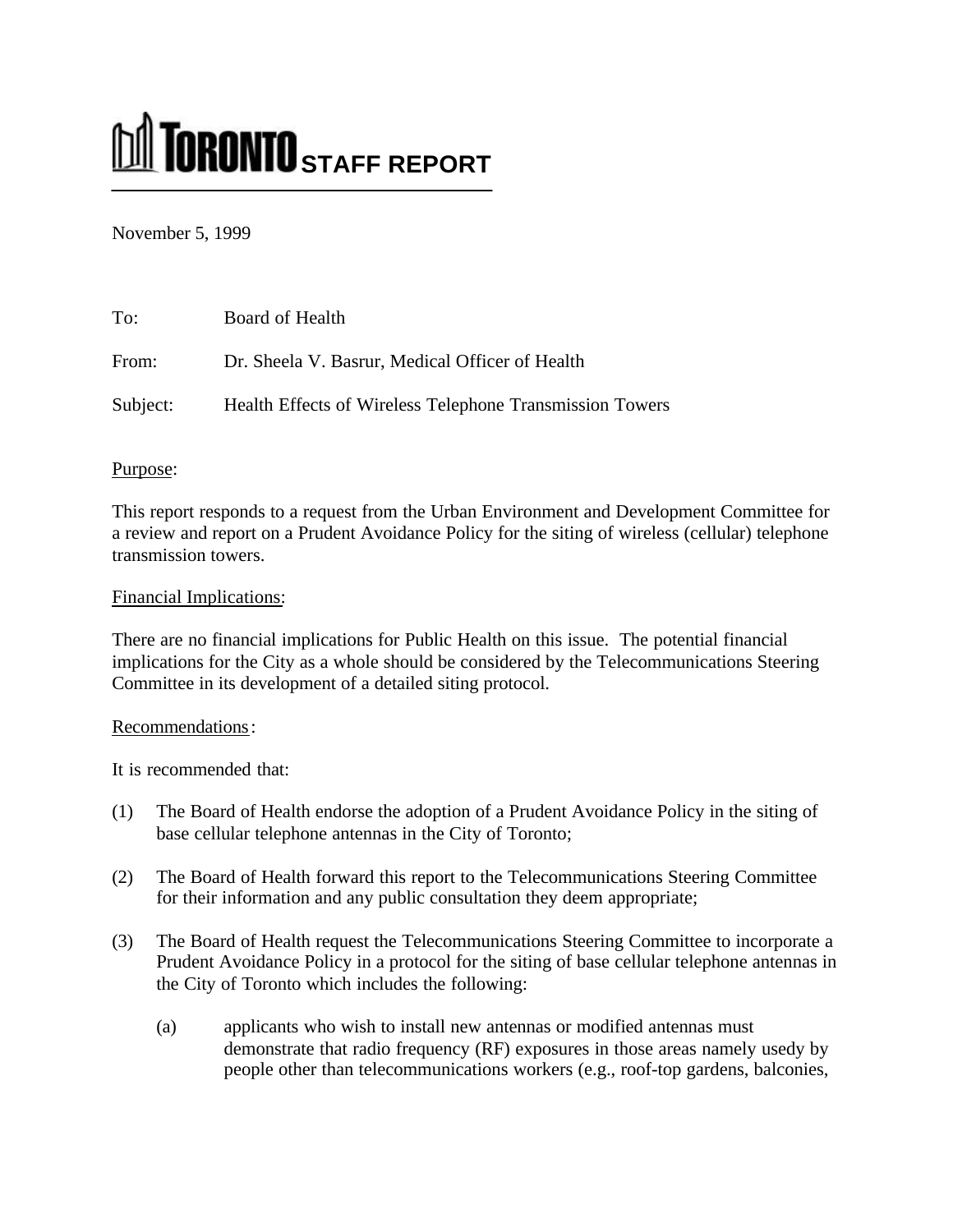or grounds) will be at least 100 times lower than those currently recommended by Safety Code 6;

- (b) in situations where residents express concern over an existing base cellular telephone antenna, the owner and /or operator of the facility be requested to monitor levels of radio frequency (RF) fields around the antenna and provide this information to the affected community and the Telecommunications Steering Committee; and
- (c) a mechanism for notifying residents of a proposed site for new telephone base antennas should be developed, which includes the advantages of using the proposed site, alternative sites considered, and the maximum expected exposure to RF due to installation in areas that the public or building occupants would normally use;
- (4) City Council request the federal Minister of Industry to ensure adherence to the City of Toronto's Prudent Avoidance Policy when granting approval for the siting of base cellular telephone antennas in the City of Toronto; and
- (5) The Medical Officer of Health forward this report for information purposes to the Federal Minister of Health, all other Boards of Health in Ontario, and to the Toronto District School Board and the Toronto Catholic District School Board.

## Background:

On November 2, 1998, the Urban Environment and Development Committee considered a report from Councillor John Adams, Midtown, recommending that the Chief Planner, in consultation with the Medical Officer of Health, be directed to review and report on a policy for the appropriate siting of wireless (cellular) telephone transmission towers. It further recommended that the City of Toronto adopt a policy based on "prudent avoidance" and a rule preventing the siting of wireless telephone transmission towers in residential neighbourhoods and less than 200 metres from schools and day care centres.

Residents around the Leslie Street Water Tower in North York have raised concern about the potential health effects from the telephone transmitters installed on the tower. Clearnet and Microcell have signed agreements with the City which were negotiated with the former Municipality of Metropolitan Toronto and passed by the Metropolitan Council at its meetings of August 13 and 14, 1997. On July 12, 1999, the Economic Development and Parks Committee considered a motion from Councillor Minnan-Wong, Don Parkway, and resolved that the Chief Planner's report, in consultation with the Board of Health, include consideration of the health issues related to cellular transmission equipment. At its meeting of October 12, 1999, North York Community Council recommended that the City terminate the agreement with both Clearnet and Microcell.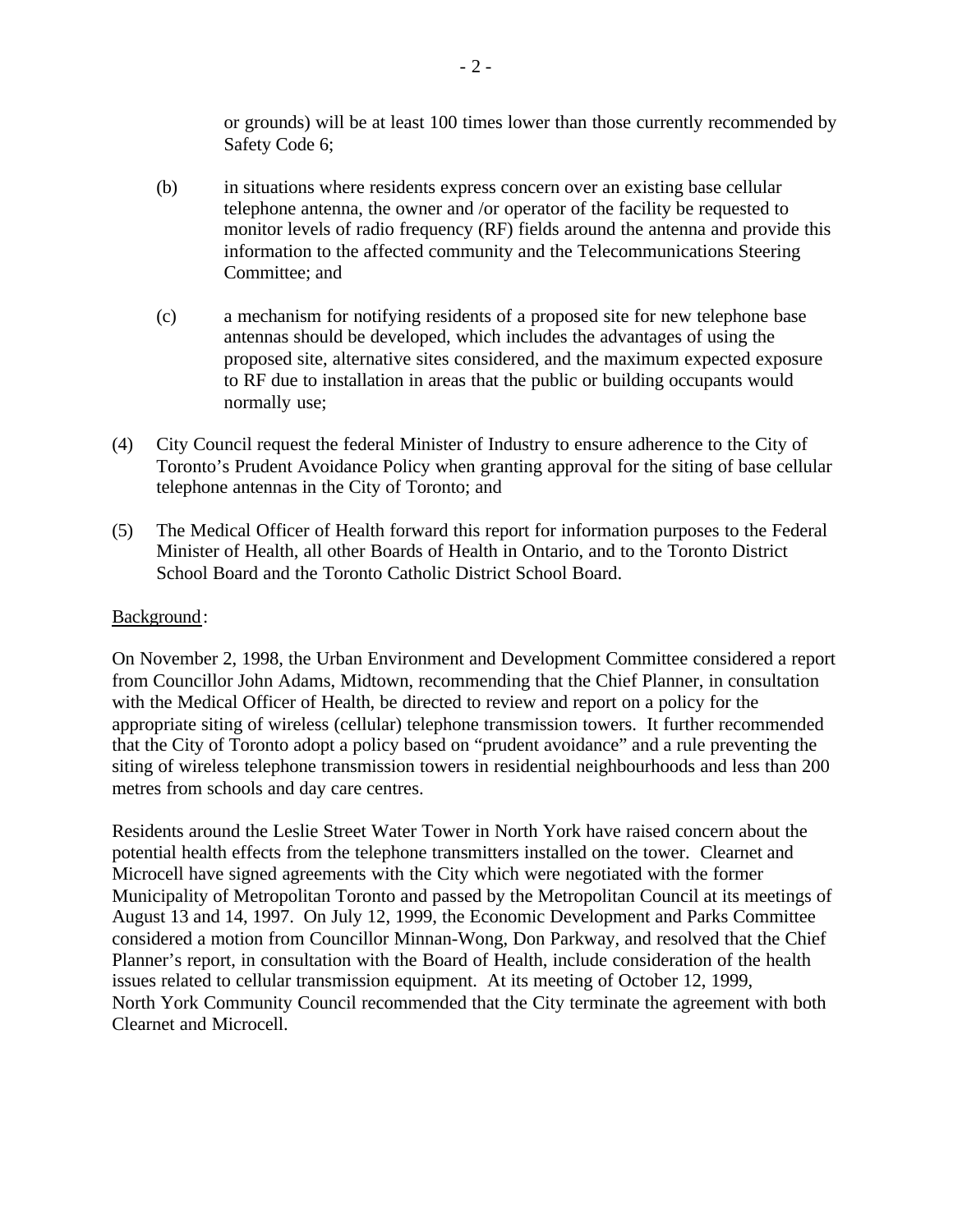At its meeting of October 25, 1999, the Telecommunications Steering Committee requested the Medical Officer of Health to consult with Health Canada or other appropriate health organizations to determine the potential health effects of exposure to radio frequencies.

In developing this report, Public Health staff consulted with Urban Planning and Development Services.

# Comments:

(1) Wireless Communication Technology

The use of wireless communication technology is increasing rapidly. In particular, cellular telephones and their associated transmission towers are becoming more widespread. Cellular telephones allow for improved communication and are becoming an integral part of how we live and work. They can enhance work productivity, improve service capabilities, and provide for increased personal or family security. However, there are concerns related to the potential health effects that may be associated with exposure to the radio waves used with this technology.

Radio waves are a form of radiant energy (which includes visible light) that makes up the electromagnetic spectrum. Wavelength and frequency are basic characteristics by which electromagnetic waves are described. Waves with shorter wavelength than visible light include ultraviolet light, x-rays, and gamma-rays. Waves with longer wave length than visible light include infrared light, microwaves, radio waves, and extremely low frequency (ELF) fields such as those produced by electrical power lines. Waves with sufficient energy to break chemical bonds are referred to as ionising radiation. These include x-rays and other higher frequency waves. Other waves are non-ionising. The frequencies currently, and anticipated to be, used for wireless communication in Canada are slightly higher frequencies than those used for radio and television, and are similar to the frequencies used for radar, remote sensing and microwave ovens.

In Canada, the regulation of telecommunication devices is a federal matter, which is administered by Industry Canada. Telecommunication devices must meet the requirements of Safety Code 6: "Limits of Human Exposure to Radiofrequency Electromagnetic Fields in the Frequency Range from 3 kHz to 300 GHz". This Code, developed by Health Canada, includes guidelines for exposure to the public. Exposure levels recommended for the public, indicated in power densities of watts per square metres  $(W/m^2)$ , vary from 2 to 10 W/m<sup>2</sup> depending on the frequency and range of the RF field.

# (2) Exposures

The use of wireless telecommunication devices (e.g., radio, television and wireless telephones) has resulted in ubiquitous radio frequency (RF) fields in the environment. On the ground, maximum power fields are usually found 30 to 250 metres from base telephone towers. Results from monitoring studies typically show levels of RF well below current safety standards. For example, in Vancouver at a school with a roof-mounted antenna, the highest levels, which were measured on the roof, were 25 times less than those recommended by Safety Code 6. At ground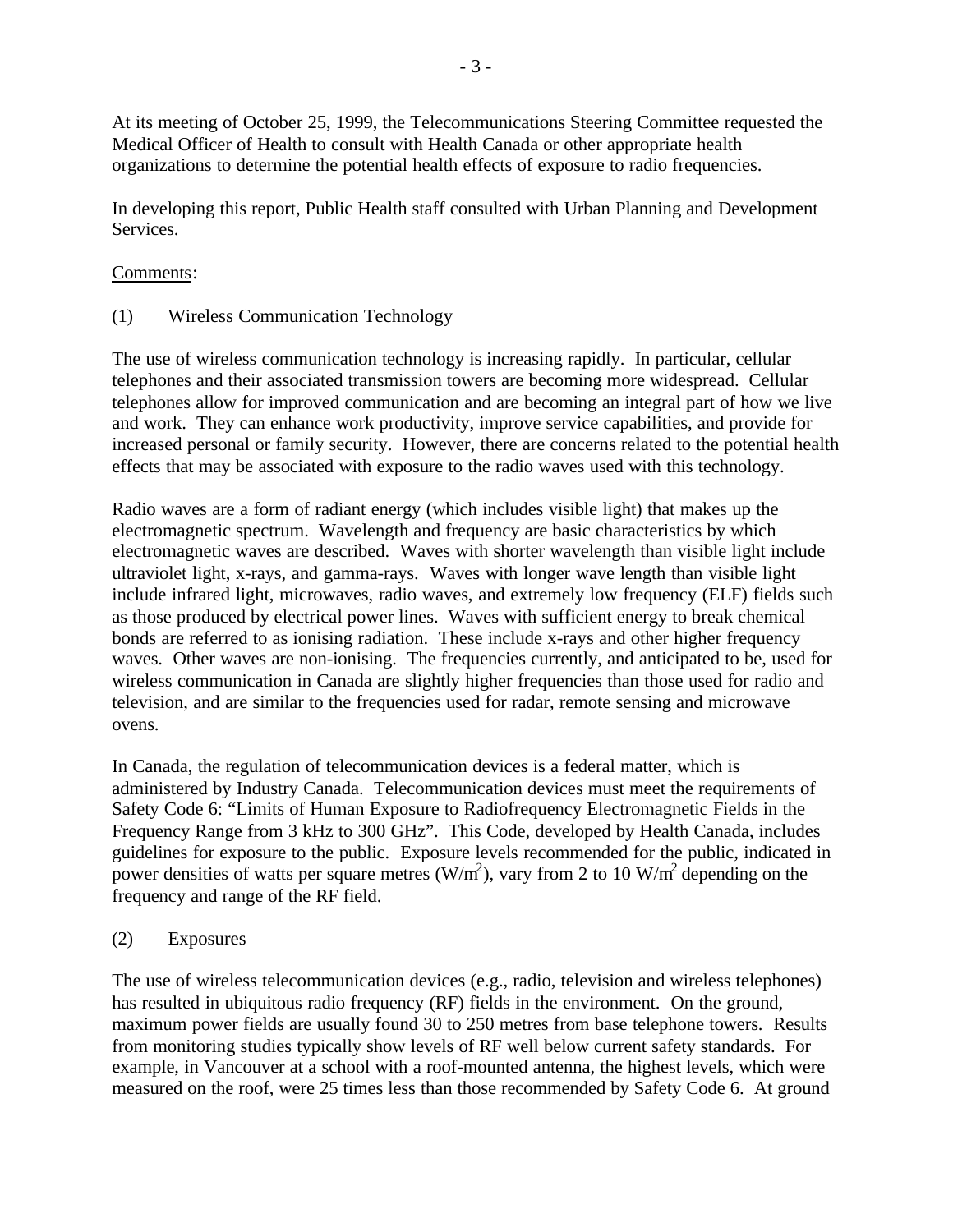level around the school, the maximum RF levels were 230 times below those recommended by Safety Code 6, while indoor RF levels were even lower, about 4,900 times below the recommended limits.

In the City of Toronto, the public is exposed to radio frequency fields from a multitude of sources in addition to cellular telephone services. Radio, television, radio taxis, pager services, emergency communications (e.g. police, ambulance, radar) all depend on the use of radio waves. Levels of RF measured in cities are generally higher than background levels in rural areas. Given the density of the city, the presence of many high buildings close to each other, and the numerous RF sources, Toronto residents experience a much higher probability of exposure to multiple sources than other Canadians.

Available exposure data indicate that the public is exposed at very low levels, much lower than levels permitted under Safety Code 6. There are, however, some situations where levels could approach those of Safety Code 6. High exposures are not necessarily related to the visibility of the structure on which the antenna is mounted, such as on a self-standing tower. Since walls and ceilings act as a barrier, levels inside buildings are very much lower than outside. Areas where it would be anticipated that the public might be exposed to the highest levels of RF from base telephone transmitters are:

- (a) On roof-tops of apartment and office buildings where gardens, terraces, or other recreation activities are found. The limited data available suggests that, if base transmission towers were situated on such roof-tops, exposures to the people who use such roof-top facilities could approach the levels set in Safety Code 6;
- (b) On roof-tops or balconies of neighbouring buildings which are very close to each other. Levels inside high-rise buildings are attenuated by the outside wall and windows. However, there is little data on exposure levels on roof-tops and on the balconies on the top floors of apartment buildings. It would be expected that RF fields would be stronger at such levels compared to the ground. Additional caution might be required when antennas are placed on a building that is very close to another building of similar height, which has balconies or roof-top amenities.

## (3) Health Concerns

When discussing health effects of RF fields, it is common to distinguish between thermal and non-thermal effects. The thermal effects of RF fields are generally well known. These are the health effects that result from the field's ability to increase the temperature of the body, and include changes in temperature regulation, endocrine function, cardiovascular function, immune response, nervous system activity and behaviour. Current standards are set to prevent these adverse health outcomes.

There is much more uncertainty related to the non-thermal health effects of the RF field. Adverse effects that have been observed in scientific studies in laboratory animals include tumour promotion, the ability to affect the blood-brain barrier; the potential to influence the body's pain control mechanisms, and the ability to affect sleep patterns. At the request of Health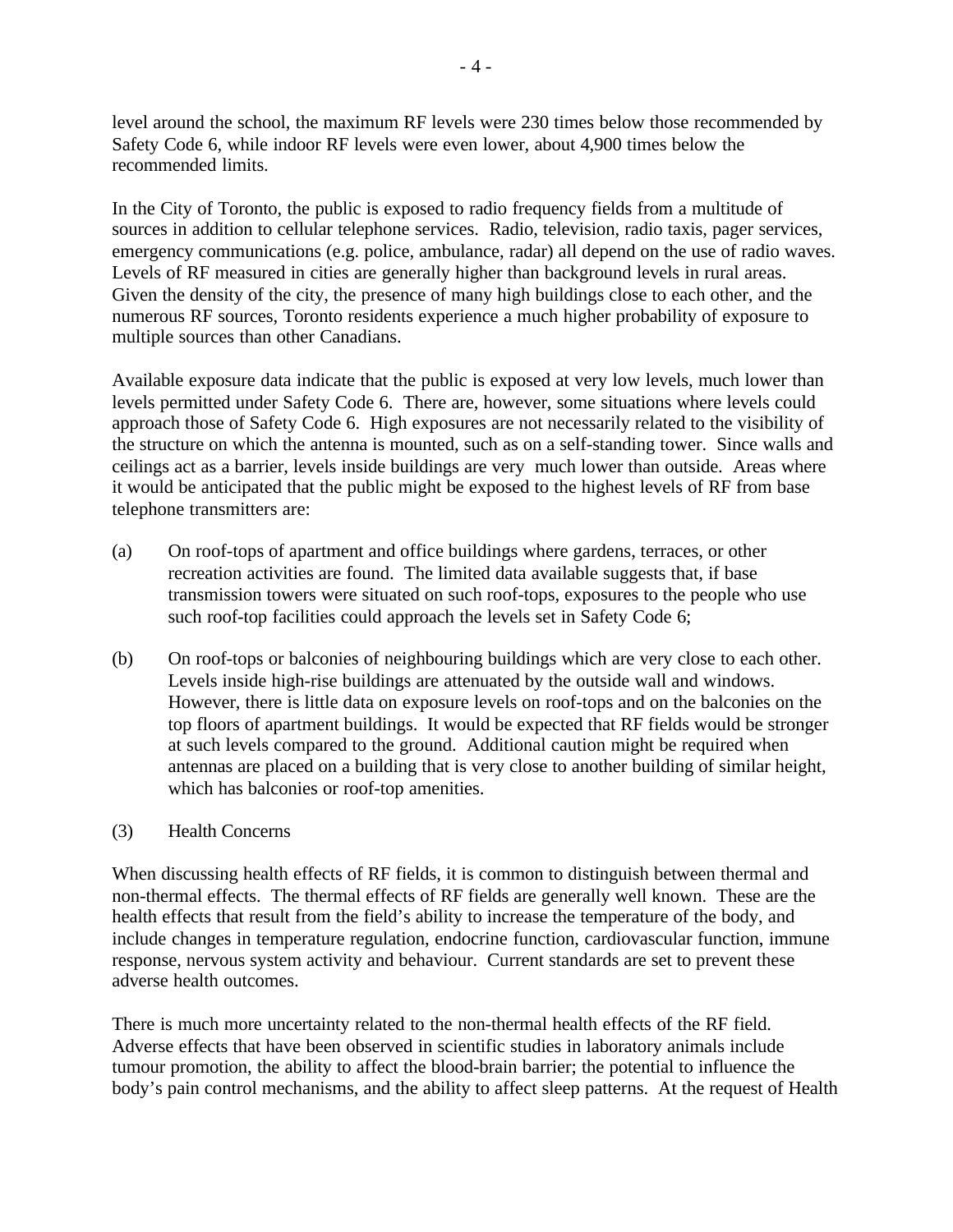Canada, the Royal Society of Canada recently reviewed the health effects of the RF field and noted that there is increasing evidence that biological effects occur at low levels which do not result in any thermal effects. The Royal Society concluded that there is insufficient evidence to determine whether these biological effects should be considered adverse health effects. However, it also concluded that there is not enough evidence to rule out the possibility of adverse health effects at low levels of exposure.

The Royal Society also considered whether radio frequency (RF) fields presents reproductive or cancer risks and concluded that the weight-of-evidence available today suggests that RF fields do not cause cancer or reproductive effects in humans. However, it also indicated that more research is needed to determine if RF fields can cause genetic damage or biological effects, which could result in cancer or reproductive disorders.

When there are uncertainties related to the level of exposure that could potentially harm human health, the precautionary principle demands the use of caution. The public health approach, which encourages prevention over cure, does not advocate waiting for confirmation of adverse effects from epidemiological studies before taking action. So far, human studies have not indicated a strong link between low level exposure to RF fields and adverse human health effects. This is reassuring. If there are health impacts associated with the low levels of exposure that are relatively common, they are likely to be small. However, due to a variety of methodological limitations, the available studies do not provide sufficient proof of either safety or harm.

## (4) Exposure Standards and Protection Factors

When establishing environmental standards and guidelines to protect human health from chemical and physical agents, it is common practice among regulation setting authorities to determine the level at which no adverse health effects are expected, and then to apply "safety" or "protection" factors to compensate for the uncertainties in the science. When there are many layers of scientific uncertainty about the health effects, a greater number of protection factors must be applied to ensure the health of the public.

The exposure guidelines for the public recommended by Health Canada in Safety Code 6 are based on the thermal (i.e. due to heating) health effects associated with RF. They are based on studies that have demonstrated the power densities that can be tolerated at various radio frequencies before the body's temperature is increased by 1 degree C with 30 minutes of exposure. A protection factor of 10 has been applied to these power densities to arrive at the doses recommended for occupational exposures. This protection factor is supposed to compensate for the variation in physical activity and conditions such as temperature and humidity. For the protection of the public, an additional safety factor of 5 has been applied (for a total of 50) to extrapolate from occupational to public exposure levels.

Health Canada has taken the position that there is insufficient evidence upon which to base exposure limits for non-thermal health effects, and that Safety Code 6 provides an adequate margin of safety to protect the public from all known health effects.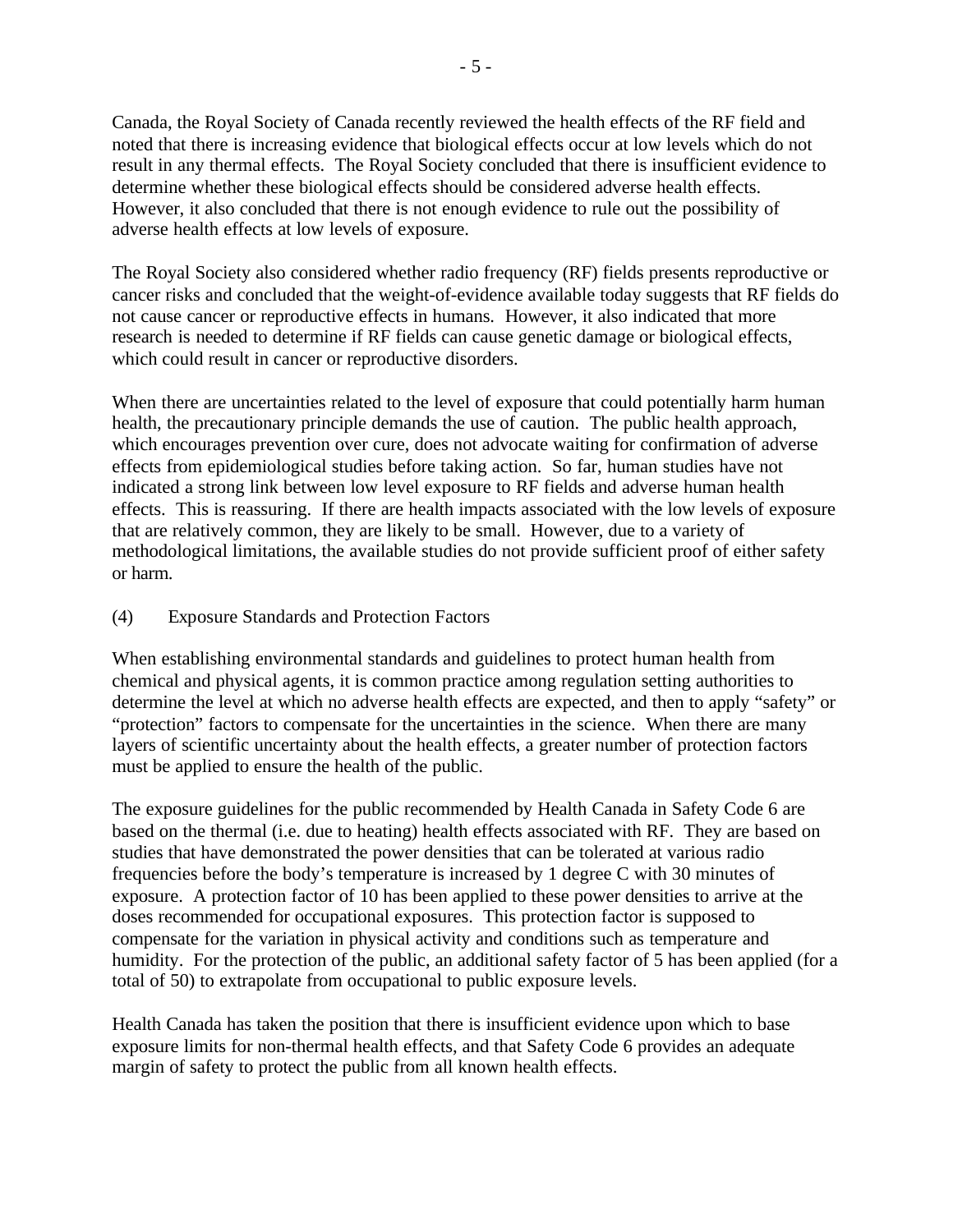The exposure guidelines in Safety Code 6 have been designed to protect human health from thermal effects only. Safety Code 6 is based on the assumption that there are no non-thermal health effects even though a number of studies suggest that biological effects do occur at lower levels of exposure. Safety Code 6 is based on short-term health effects even though several long-term animal studies at lower levels of exposure have demonstrated adverse health effects such as behavioural changes and increased cancer rates. Safety Code 6 is based on a threshold for irreversible effects rather than on a "no adverse effect level" that is normally given preference when developing environmental health standards. When extrapolating from occupational to public exposure standards, Health Canada has applied a single protection factor of 5, when it is common practice to apply two factors, 4.2 and 10. The protection factor of 4.2 is applied to extrapolate from occupational to public exposure standards to account for the longer exposures that can be experienced by the public. The protection factor of 10 is applied to account for the fact that the general population has members such as children, pregnant women, and the aged, who may be more sensitive to the health effects associated with chemical and physical agents.

Given the scientific uncertainties surrounding the non-thermal health effects associated with RF, a protection factor of 1,000 to 10,000 is justified and prudent. Currently, the exposure guidelines for the public in Safety Code 6 incorporate a safety factor of 50. While this may be sufficient to ensure the health of the public from thermal health effects, it does not provide adequate assurance against the potential non-thermal health effects. Ensuring that levels of RF were kept 100 times below Safety Code 6 recommendations would be equivalent to using a safety factor of 5,000. This is within the range given above.

Several jurisdictions have already adopted exposure limits that are lower than Safety Code 6. The 1999 Swiss Ordinance on EMF (including RF) adopts a policy of prudent avoidance. New antennas or antennas that are moved or replaced must meet 10 percent of international standards (which are essentially the same as Safety Code 6 standards) for RF of sensitive use, such as where people live. This is a legally enforceable standard. Italy has adopted a chronic public exposure level of 15 percent of international standards. The Land of Salzburg (a province in Austria) has entered into a voluntary agreement with the industry requiring that exposures where people reside are kept below 1.5 percent of international standards.

Six municipalities in Australia have adopted an initial siting guidance exposure limit of 0.1  $\mu$ W/cm<sup>2</sup> (or 1 mW/m<sup>2</sup>) in a co-operative approach with carriers to find sites which the councils and the community would accept. This is about 10,000 times lower than current Safety Code 6 limits.

(5) Prudent Avoidance Policy

Given the degree of uncertainty as to whether exposure levels below those permitted by Safety Code 6 could result in adverse health effects, Toronto Public Health supports the implementation of a prudent avoidance policy. Such a policy encourages the adoption of individual or societal actions to avoid unnecessary exposures to radio frequencies that entail little or no cost.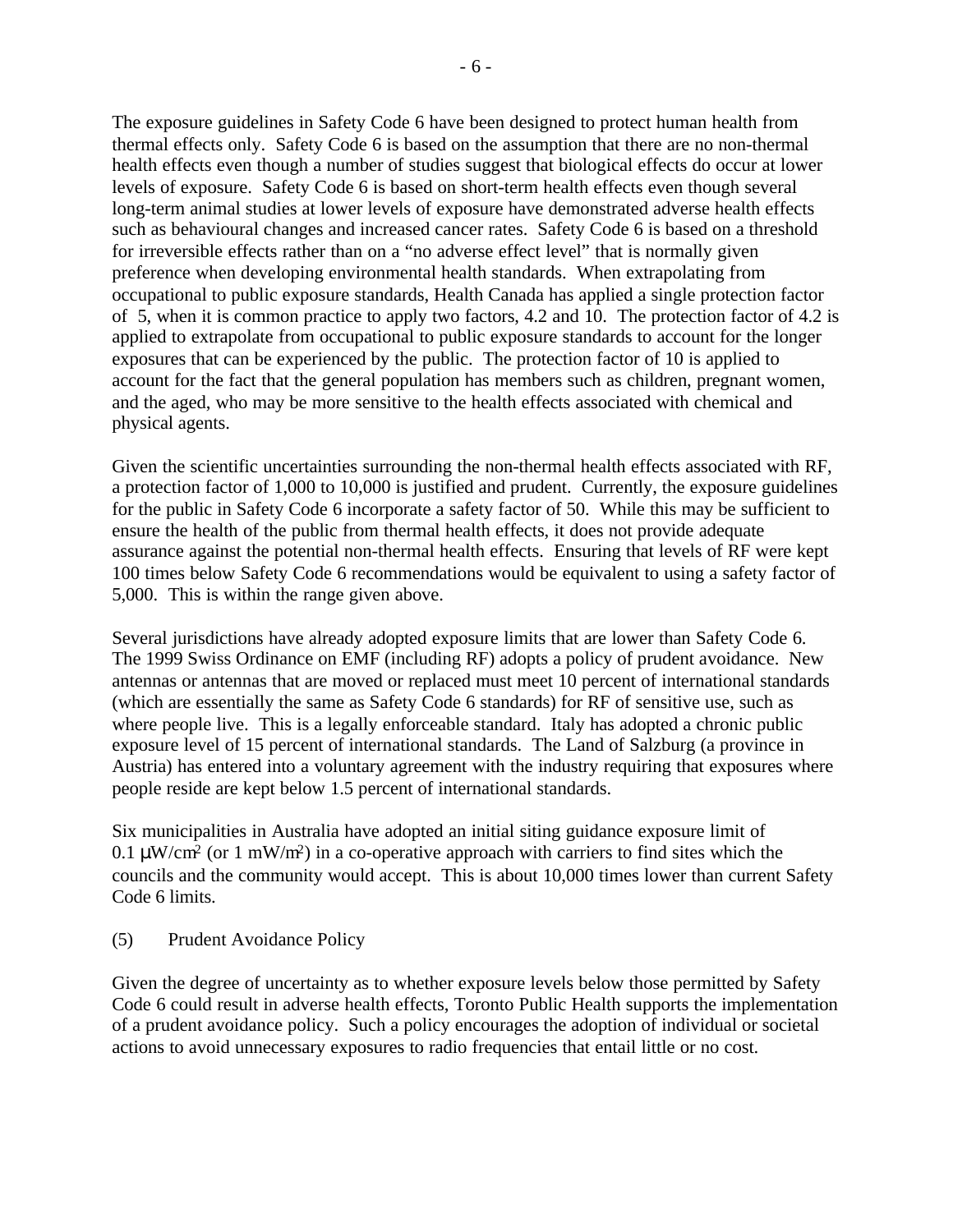In examining the need for a prudent avoidance policy, Toronto Public Health considered two factors:

- (a) Specific situations where high levels of exposure may occur; and
- (b) The weight-of-evidence that harm may occur at these levels of exposures.

There are a number of ways that a prudent avoidance policy could be implemented. In some jurisdictions, the siting of cellular transmission towers has been limited by the nature of land use (e.g., prohibited on schools); in others, on the basis of distance (e.g., 100 metres from residential properties). Because the strength and shape of the RF field surrounding a particular telephone transmission antenna is affected by the power of the installation, the direction of its transmission, and its height above ground, it would be difficult to establish distance- or facility-based policies that would be protective in all situations, without unnecessarily limiting service in many areas of the City. For this reason, Toronto Public Health is recommending an exposure-based policy in which public exposures are kept 100 times below those recommended in Safety Code 6. We believe that such a policy, based on accurate measurements of exposure rather than on an inaccurate surrogate such as distance, would provide a greater level of protection in a consistent way to all residents in Toronto.

(6) Implementation of Prudent Avoidance

In Canada, the final authority for the approval of the installation of base transmission towers lies with Industry Canada. The City of Toronto has little direct control over this matter. It is therefore recommended that the City work with the industry to develop a protocol for the siting of antennas in the City. A protocol incorporating a policy of prudent avoidance is in accordance with the recommended policy and procedures of Industry Canada. This protocol could be developed by the City's Telecommunications Steering Committee in conjunction with all the relevant parties. It should include the following elements:

- (a) A request that applicants who wish to install new, replacement or modified antennas demonstrate that radio frequency exposures in the areas used by people other than telecommunications workers (e.g., roof-top gardens, balconies or grounds) be at least 100 times lower than those currently recommended by Safety Code 6;
- (b) In situations where residents express concern over an existing base cellular telephone antenna, the owner and /or operator of the facility be requested to monitor RF field levels around the antenna and provide this information to the affected community and the Telecommunications Steering Committee; and
- (c) A mechanism for notifying residents of a proposed site for new telephone base antennas should be developed. This notification should include the advantages of using the proposed site, alternative sites considered, and the maximum expected exposure to RF due to the installation in areas that the public or building occupants would normally use.